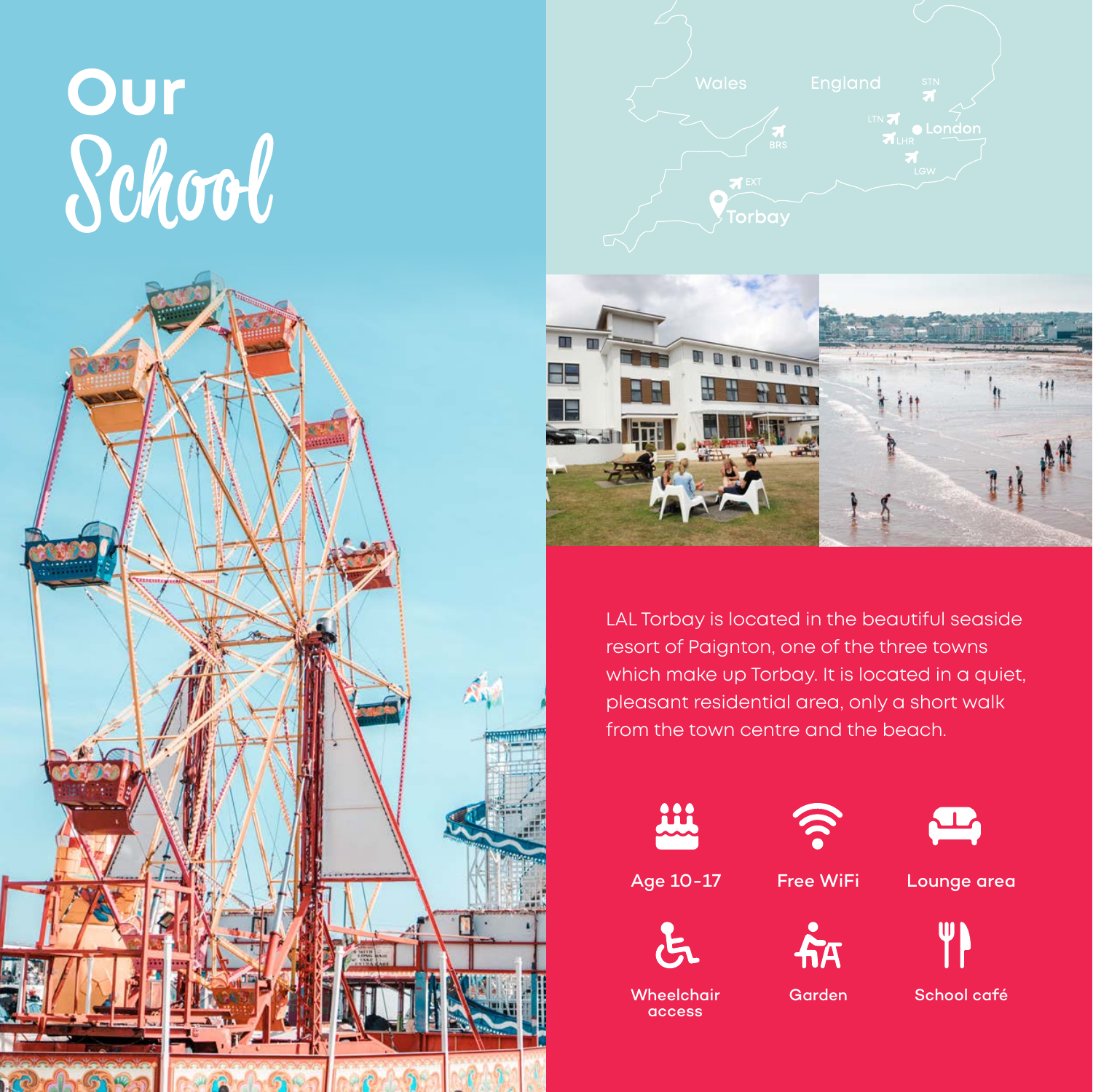## **YOUNG LEARNER PACKAGES**

| <b>Course</b>                | <b>Ages</b> | <b>Course dates</b>                | <b>Course duration</b> |
|------------------------------|-------------|------------------------------------|------------------------|
| <b>Vacation English</b>      | $10 - 11$   | 04 Apr - 25 Apr<br>06 Jun - 29 Aug | $1 - 4$ weeks          |
| <b>Vacation English</b>      | $12 - 17$   | 04 Apr - 25 Apr<br>06 Jun - 29 Aug | $1 - 4$ weeks          |
| <b>Vacation English Plus</b> | $13 - 17$   | 20 Jun - 22 Aug                    | $1 - 4$ weeks          |
| Abitur 30                    | $16+$       | 04 Apr - 25 Apr<br>06 Jun - 29 Aug | $1 - 4$ weeks          |

- 
- For information on students who do not fall within this age range, please ask to see the Young Learner Age Range